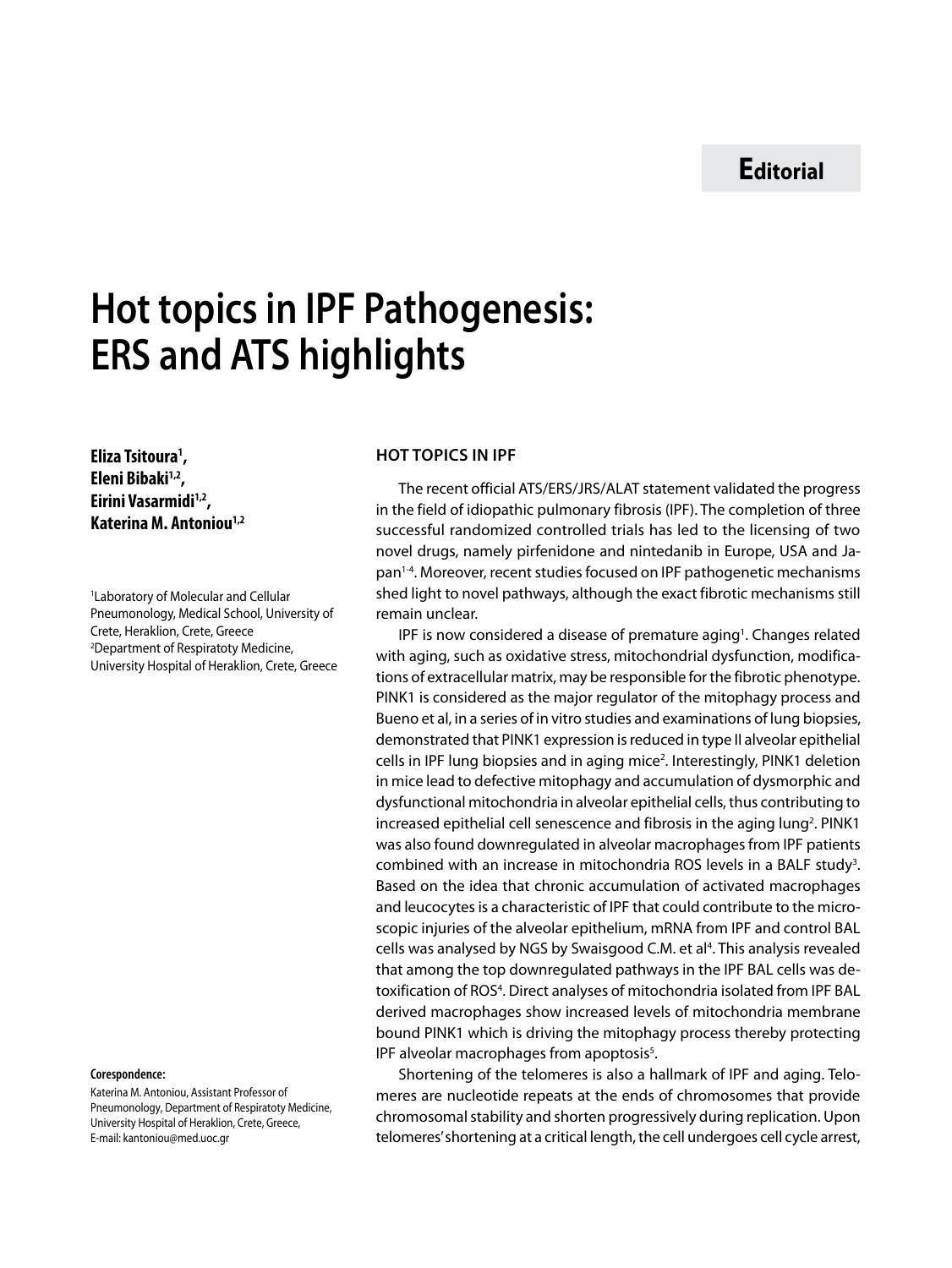senescence and apoptosis. A large study on telomere length (TL) among eight different ILD diagnoses and 532 subjects showed that TL in ILD patients is significantly shorter compared to healthy controls<sup>6</sup>. In addition, IPF and familial interstitial pneumonia (FIP) patients excluding familial forms of IPF with SFTP mutations showed significantly lower TL than other ILDs such as iNSIP and SR-ILD. Notably, Sarcoidosis patients had the smallest loss of TL than all other ILDs. Accumulation of shortened telomeres in PBMCs in the various ILDs excluding familial forms, although not driven by genetic predisposition of telomeropathy, demonstrate an acquired shortening of telomeres which is associated with pulmonary fibrosis and may be due to oxidative stress and/or increased proliferation of immune cells following immune system stimulation. Furthermore, the increased shortening of TL in familial IPF with uncharacterized mutations and sporadic IPF suggest a distinction between IPF and other ILDs suggesting an innate telomere defect in IPF as compared to a less severe stress-induced, acquired shortening of the telomeres. This notion is further supported by the discoveries of mutations in other genes involved in telomere maintenance in familial IPF cases that are associated with telomere capping such as the shelteringene TINF27 , Dyskerin Dyskeratosis Congenita 1 (DKC1)<sup>8</sup>, the regulator of telomere elongation helicase 1 (RTEL1)9,10 and Poly(A) specific Ribonuclease Deadenylation Nuclease (PARN)<sup>10</sup>.

NAC antioxidant therapy is currently brought back in the spotlight following the recent findings of a post-hoc study in individuals of the PANTHER-IPF and the INSPIRE trials relative to IPF associated single nucleotide polymorphisms (SNPs) in *TOLLIP* and *MUC5B* genes<sup>11</sup>. The authors demonstrated differences in the composite endpoint-free survival between NAC and placebo groups after stratification by the rs3750920 (TOLLIP) genotype. The TT alleles of the rs3750920 polymorphism of *TOLLIP*, which correspond to approximately 25% of the IPF patients, were associated with increased survival in the NAC versus placebo arms of the trials. Conversely, individuals with CC alleles showed worse survival upon NAC treatment. TOLLIP is among the negative regulators of the TLR pathway and is involved in the induction of the anti-inflammatory cytokine IL-10 and the suppression of IL-6 and TNF-a following TLR2 and TLR4 stimulation. Monocytes from individuals with the minor TT alleles have previously been shown to express higher levels of the TOLLIP mRNA than those with the  $CC$  alleles<sup>12</sup> which may suggest that these individuals have a more tight regulation of TLR2/4 signaling. The rs35705950 polymorphism *in MUC5b* which is also linked

with increased MUC5b mRNA levels and enhanced host responses showed evidence for potential interaction with NAC therapy<sup>11</sup>. Possible correlations between *MUC5B* genotype and BALF characteristics were analysed in a study by Van der Vis et al where the MUC5B minor allele was associated with significantly lower count of neutrophils and eosinophils<sup>13</sup>. However the possible mechanism for the observed association with NAC therapy is unknown. Acute exacerbations in IPF have been linked to *TERT* and *MUC1* gene polymorphisms which appear to be risk factors for AE-IPF among polymorphisms in various genes associated with IPF pathogenesis such as *MUC1, MUC5B, ELMOD2, HER2, IL8, TERT, Caveolin, EGF, HMOX1, ICAM1, VEGFA, DPP9, ATP11A, OBFC1, DSP, FAM13A1, TOLLIP14*. Additionally AE-IPF is associated with an increased BAL bacterial burden compared to stable disease<sup>15</sup>.

## **REFERENCES**

- 1. Selman M, Pardo A. Revealing the pathogenic and agingrelated mechanisms of the enigmatic idiopathic pulmonary fibrosis. an integral model. American Journal of Respiratory and Critical Care Medicine 2014; 189:1161-72.
- 2. Bueno M, Lai YC, Romero Y, et al. PINK1 deficiency impairs mitochondrial homeostasis and promotes lung fibrosis. The Journal of Clinical Investigation 2015; 125:521-38.
- 3. Vasarmidi E, Tsitoura E, Margaritopoulos G, et al. IPF BALF Cells Show Reduced Expression of PINK1 Coupled To Elevated Oxidized Mitochondria Levels. American Thoracic Society International Conference Abstracts. 2016; Poster Session B57.
- 4. Carmen MS, Ivan A, Francesca M, et al. Alveolar Macrophage Activation Pattern in Idiopathic Pulmonary Fibrosis (IPF): Bronchoalveolar Lavage (BAL) Transcriptome Analysis. D27 MACROPHAGES: RESOLVERS, RESPONDERS OR BOTH?: American Thoracic Society); 2016, pp. A6600-A6600.
- 5. Larson-Casey JL, Deshane JS, Ryan AJ, Thannickal VJ, Carter AB. Macrophage Akt1 Kinase-Mediated Mitophagy Modulates Apoptosis Resistance and Pulmonary Fibrosis. Immunity 2016; 44:582-96.
- 6. Snetselaar R, van Moorsel CH, Kazemier KM, et al. Telomere Length in Interstitial Lung Diseases. Chest 2015; 148:1011-8.
- 7. Alder JK, Stanley SE, Wagner CL, Hamilton M, Hanumanthu VS, Armanios M. Exome sequencing identifies mutant TINF2 in a family with pulmonary fibrosis. Chest 2015; 147:1361-8.
- 8. Kropski JA, Mitchell DB, Markin C, et al. A novel dyskerin (DKC1) mutation is associated with familial interstitial pneumonia. Chest 2014; 146:e1-7.
- 9. Kannengiesser C, Borie R, Menard C, et al. Heterozygous RTEL1 mutations are associated with familial pulmonary fibrosis. Eur Respir J 2015; 46:474-85.
- 10. Stuart BD, Choi J, Zaidi S, et al. Exome sequencing links mutations in PARN and RTEL1 with familial pulmonary fibrosis and telomere shortening. Nat Genet 2015; 47:512-7.